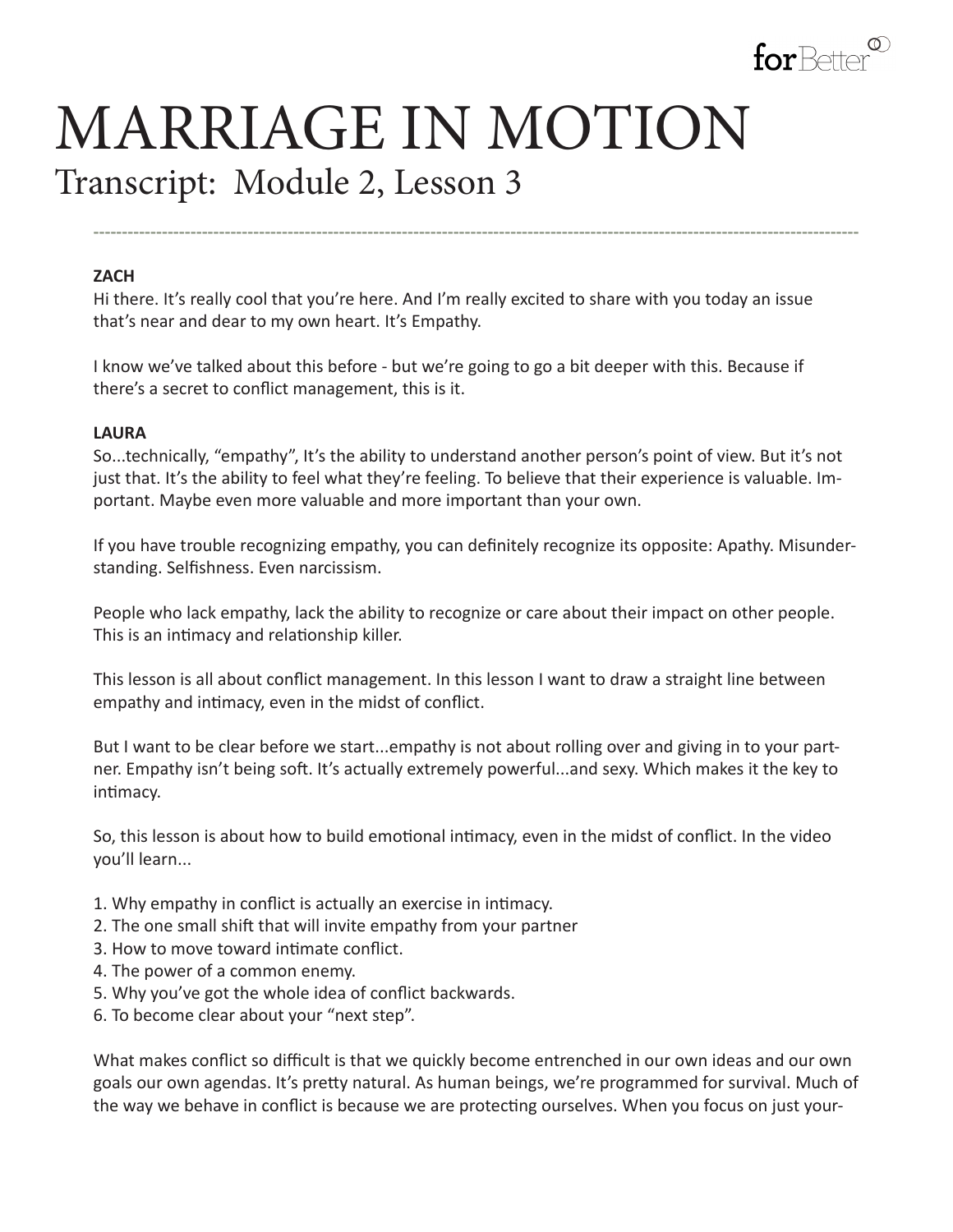self, it makes intimacy impossible.

*So the focus for this lesson is:* 

# **Emotional Intimacy builds when you can validate your partner's point of view, even when you don't agree with it.**

# **ZACH**

Whether your realize it or not, you do have the ability to hear and process points of view that you don't agree with.

Imagine running into an old friend on the street. Imagine you got into a conversation about politics and you quickly realize that his views are deplorable to you and that you cannot stay silent. Imagine how that conversation would go.

Now imagine needing to engage that that same content, but this time, you're a student in a classroom. Your professor is presenting those same - in your opinion - deplorable views, but you've got a test next week, and you've got to show that you understand the content.

Clearly - that your reaction to the content in class would be different? I suspect you'd be able to suspend your judgment long enough to engage thoughtfully, and in this case, validate your professor's point of view by passing the test.

I understand this is a lot tougher in the heat of the moment when you just can't understand why the sink is full of dishes again, or she's made you late for your appointment again, or he just doesn't get it.

I want to propose that focusing on empathy in conflict is actually an exercise in intimacy.

Here's what we want you to understand in this lesson: Conflict is actually a privilege of marriage… at least intimate conflict is. And empathy is what makes conflict intimate.

# **LAURA**

As friends and colleagues, Zach and I have conflict, but it's not intimate. It's functional. Transactional. Ryan and I on the other hand… our conflict has high stakes...about our finances, our son, our dreams,

The quality of our conflict is different. More sacred. It requires vulnerability and openness. It requires courage to move through the conflict into deeper connection. The minute we become entrenched in our own position, and allow "fight or flight" to take over, intimacy fades quickly.

Fight and flight are impulses in conflict, either to attack or to run away your partner. These impulses rarely help. Empathy is the process of suspending those impulses long enough to understand both sides of an issue. I get the impulse, I really do, but you have to learn to move through it.

Then, as you move toward one another the possibility of intimate engagement becomes possible. There's a reason they call it "make-up sex". And we've all seen the scene in every movie ever where she beats his chest until she falls into his embrace.

There's something powerful about moving through conflict. And it's not that difficult if you'll consider making one subtle shift.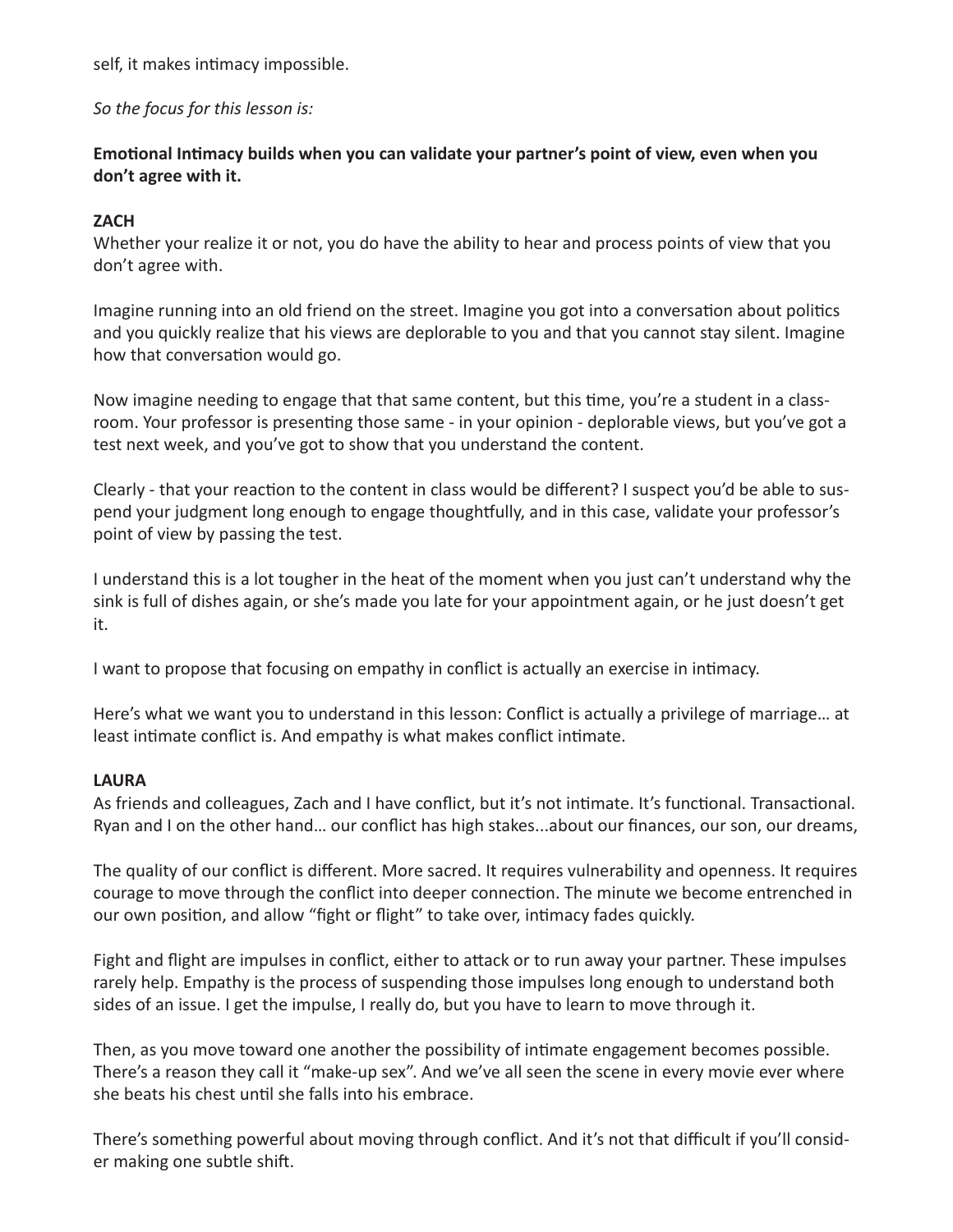## **ZACH**

There's a simple shift that can help facilitate this moving through, especially if you're the one that's bringing the complaint. If you can wrap your head around it, will make a ton of difference in your conflict discussion, I promise.

Consider the difference between Desire and Demand. I don't know about you, but I get into the most trouble when I express my complaints as demands. As though, somehow Rebecca owes me something. Very rarely is she responsive to my demand. More often than not, my demand gives her permission to be defensive...and then we're off to the races.

BUT, when I can make the shift from Demand to Desire, everything changes. In a healthy relationship, both partners need to be able to express what they truly want from the relationship and from one another.

Here's another way to think about it...Instead of saying, "I NEED... " with an emphasis on YOU and your NEED, cast your eyes up to the sky (seriously, actually do this) and say "I think what I really NEED is…" Can you tell the difference? The bottom line is that you want to set one another up to be empathetic.

And let's talk a little bit about how to do that. Let's say you don't have the primary complaint. You're the listener. I want to give you sense of where and how to move. Maybe it will help if you can visualize it.

Imagine a quadrant. In this quadrant, on one axis you have "tenderness". On the other you have "strength". So each corner represents a different combination of those two personality characteristics.

So, when you're facing your partner's complaint, you have one of four response categories - each with varying degrees of intensity.

The ideal quadrant is #1, where you respond with both strength and tenderness. This is the most empathetic position. I'm clear about my own point of view, but I'm compassionate with yours. Empathy isn't just rolling over for your partner...that's down here in quadrant #4, tender but not strong. Naive and empty.

The opposite, strong but not tender, begins to approach contempt and even abuse. Obviously a response that is neither strong nor tender is useless maybe even absent. Certainly no room for intimacy here. But here's the great thing about quadrants:

They're like maps that provide a context for movement. Take a minute to mentally plot yourself. Be honest. Be more honest. That's your starting point and your goal is to head northeast...toward Quadrant #1. This is where empathy lives.

## **LAURA**

Your ability to be both tender and strong creates a context for intimacy. When you can be both firm in your position and gracious in your presentation, you can draw closer to your partner and appreciate their point of view. If you lack conviction or if you're too harsh in your approach, it's easy to think of your partner as an enemy. This never ends well and it's why you need a common enemy.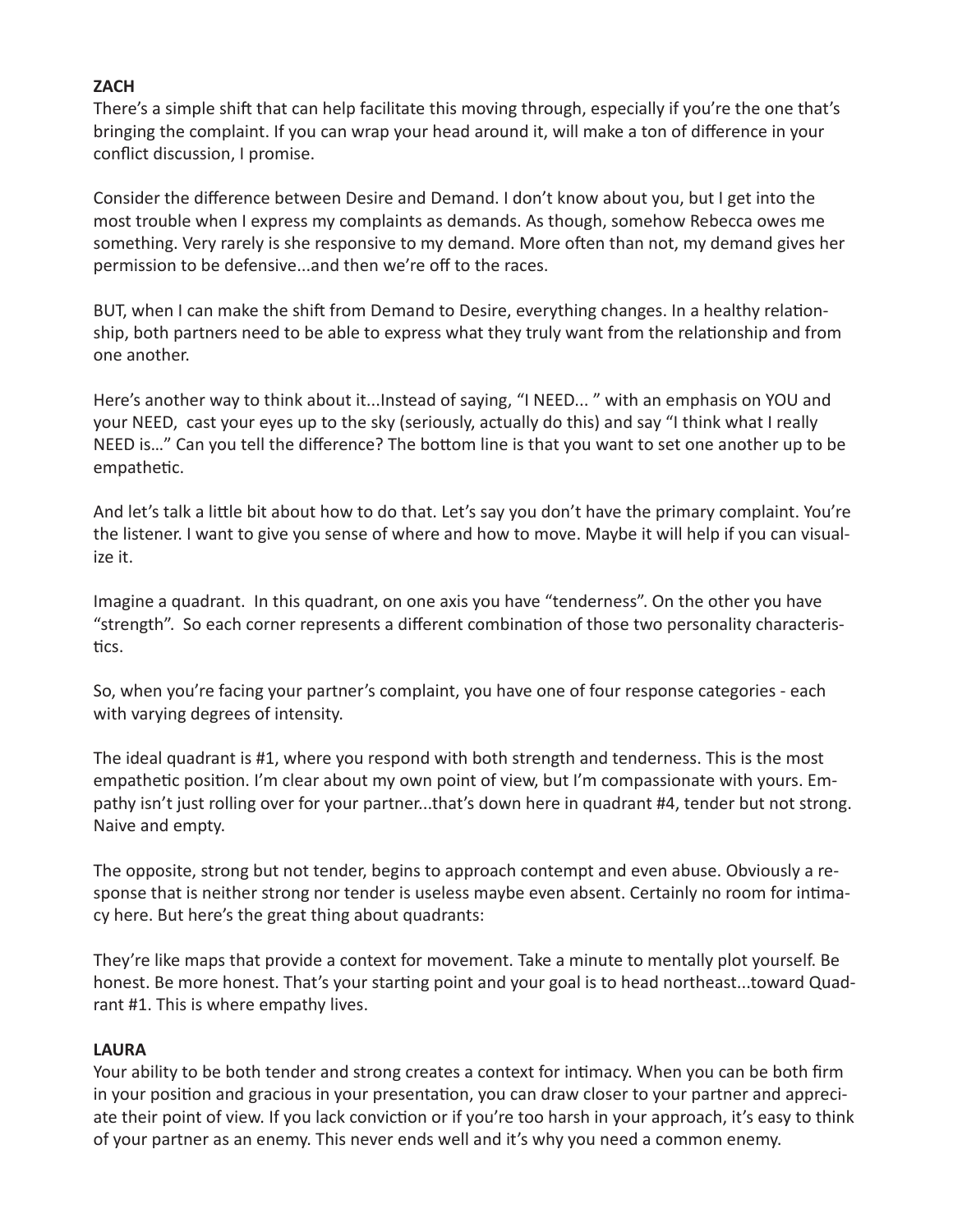A common enemy is a powerful intimacy creator. I know a lot of couples who do not like this language. They find it too combative, but the nature of conflict is combative. What happens to couples more often than not, however, is that they perceive one another as the enemy.

Don't get me wrong, you NEED an enemy, but it can't be your partner. Your enemy might be the Four Horsemen. It might be your spouse's boss. It might even be your kids.

# **ZACH**

My kids are older, but they're still experts at finding ways to wedge between us. But we have a ton of common enemies. Sometimes it's financial strain. Sometimes it's our in-laws. Sometimes it's our neighbor's dog.

I actually don't care what it is. Once I realized that a common enemy gave us a reason to stay connected, I became committed to finding it. Reb and I have to remind each other often that we are not the enemy. Something else is...

## **LAURA**

You need to identify and lock arms against your common enemy. It's incredibly powerful. If you can recognize that your enemy is external to your relationship, you can create a united intimate front. Also, if I know that I'm not your enemy, I can generate a lot more empathy for your struggle against the stress and strain that keeps us stuck.

Intimacy is when we move together toward the enemy that is threatening our peace of mind. Have you ever heard soldiers recount their memory of being in battle together? If you ever needed convincing about the power of a common enemy, these kinds of stories are astounding.

I think the most important thing I'd want to realize through this lesson is that you've got the whole idea of conflict backwards. You think your relationship will improve when you resolve your issues. But it's the other way around...you can only resolve your issues when you improve your relationship.

We waste a lot of time trying to make sure that our partner understands our point of view. That's also backwards. The reality is that we cannot change unless we feel known and understood by our partner. Empathy is the secret.

Remember what we've been saying all along. Your relationship is going to have struggle. A lot of it. 2/3rds of it will be perpetual. If you're in this for the long haul, you're going be tempted to bail. But if you concentrate on staying the course, and staying connected, your best days are ahead of you. I promise.

The good news is that empathy can be learned. It can even be mechanized, at least to start. The thing to remember is, you will experience conflict in your relationship and you do NOT have to agree with your partner to feel close, connected and validated.

What IS important is that you actively seek to understand your partner's position and validate their feelings and perspective.

## **ZACH**

This is the part where we urge you to get clear about your next step. So, print out the activity sheet titled "Emotional Intimacy". There are a ton of instructions about how to use this sheet to deepen your connection with your spouse, so I'm not gonna give directions here. BUT, the worksheet will be